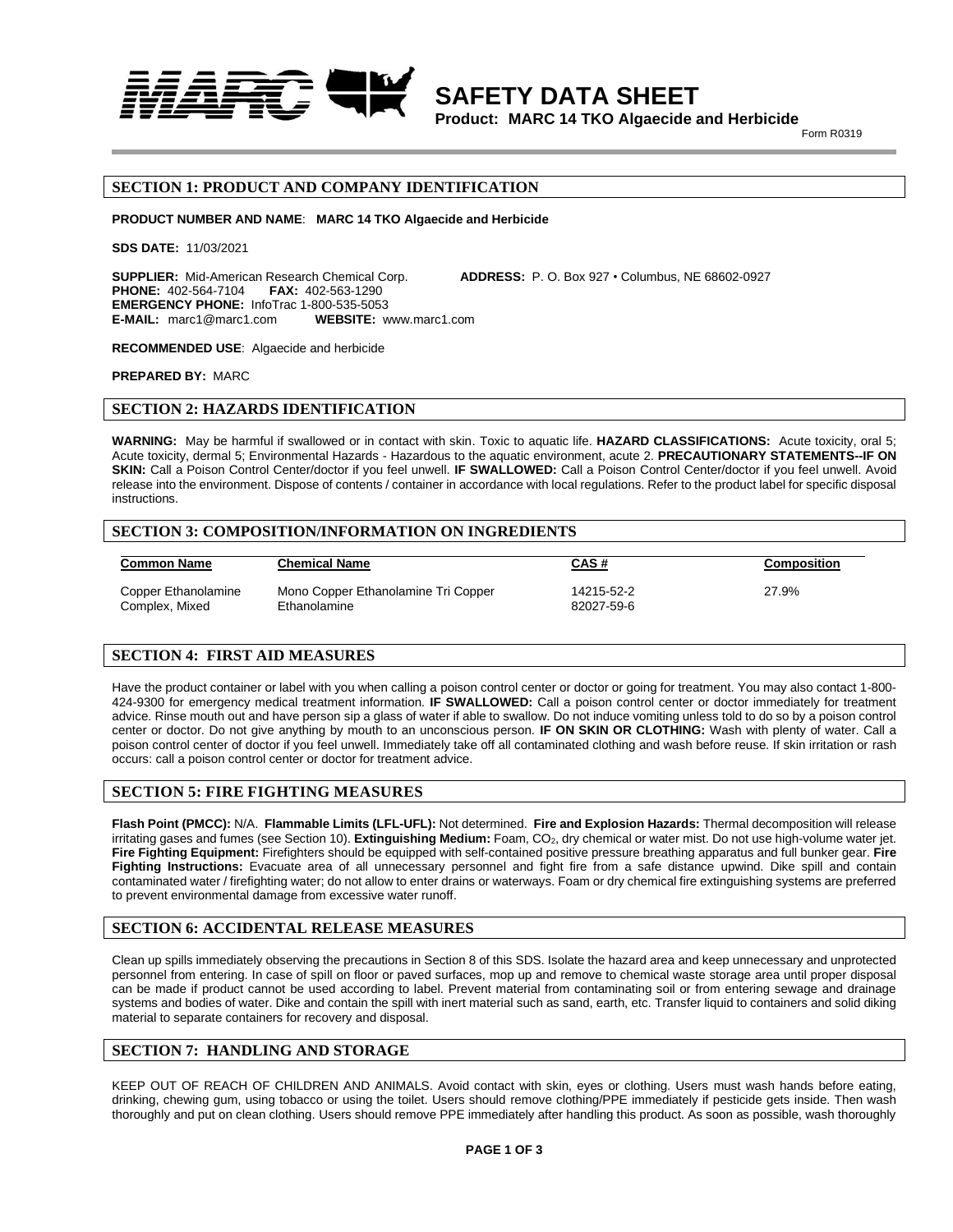**SAFETY DATA SHEET**

**Product: MARC 14 TKO Algaecide and Herbicide Example 2018 Property 2019 Form R0319** 

and change into clean clothing. Wash outside of gloves before removing. Store product in original container in a secured, dry place separate from other pesticides, fertilizer, food and feed.

# **SECTION 8: EXPOSURE CONTROLS/PERSONAL PROTECTION**

**Engineering Controls**: Facilities storing or utilizing this material should be equipped with an eyewash station and a safety shower. **Protective Clothing:** Mixers, loaders, applicators, and other handlers must wear long-sleeved shirt and long pants, shoes and socks. **General:** Users must follow manufacturer's instructions for cleaning/maintaining PPE. If no such instructions for washables exist, use detergent and hot water. Keep and wash PPE separately from other laundry. Discard clothing and other absorbent material that have been drenched or heavily contaminated with the products' concentrate. Do not reuse them.

# **SECTION 9: PHYSICAL AND CHEMICAL PROPERTIES**

**Appearance:** Dark blue liquid **Odor:** Strong ammonia **Melting/freezing point:** Not available **Boiling point/Boiling range:** Not available **Flammability:** Not available **Flammability limits (upper/lower):** Not available **Flash point:** Not determined **Auto-ignition temperature:** Not available **Decomposition temperature: Not available**

**pH:** 9.7-9.9 **Kinematic viscosity:** 13.5 centipose @ 24°C **Solubility:** Not available **Partition coefficient:** Not available **Vapor pressure: Not available Density:** 9.89 lbs./gal. @ 24°C **Relative vapor density:** Not available **Particle characteristics:** Not available

# **SECTION 10: STABILITY AND REACTIVITY**

**CONDITIONS TO AVOID:** Excessive heat and freezing temperatures. **CHEMICAL STABILITY:** Stable under all normal use and storage conditions. **HAZARDOUS DECOMPOSITION PRODUCTS:** None when stored and handled as prescribed. Thermal decomposition may release irritating and toxic gasses and vapors. **INCOMPATIBILITY WITH OTHER MATERIALS:** Oxidizing agents. **POLYMERIZATION:** Will not occur.

# **SECTION 11: TOXICOLOGICAL INFORMATION**

**The information provided below is from a substantially similar product: ORAL TOXICITY (rat LD50):** 3,790 mg/kg.

**DERMAL TOXICITY (rat LD50):** > 2,000 mg/kg.

**INHALATION TOXICITY (rat LC50):** 5.9 mg/L (4-hour).

**EYE IRRITATION:** Non-irritating.

**SKIN IRRITATION: Slightly irritating.** 

**SKIN SENSITIZATION:** Not a contact sensitizer.

**CARCINOGENICITY:** Not carcinogenic in a lifetime feeding study using rats and mice.

**MUTAGENIC TOXICITY:** No evidence of mutagenic effects during *in vivo* and *in vitro* assays. **REPRODUCTIVE TOXICITY:** No evidence in animal studies.

## **SECTION 12: ECOLOGICAL INFORMATION**

This pesticide is toxic to fish and aquatic invertebrates. Treatment of aquatic weeds and algae can result in oxygen loss from decomposition of dead algae and weeds. This oxygen loss can cause fish and invertebrate suffocation. Certain water conditions including low pH (<6.5), low dissolved organic carbon (DCO) levels (3.0 mg/L or lower), and "soft" waters (i.e., alkalinity less than 50 mg/L), increases the potential acute toxicity to non-target aquatic organisms. This product has a potential for runoff for several months or more after application. Poorly draining soils and soils with shallow water tables are more prone to produce runoff that contains this product. Drift and runoff may be hazardous to aquatic organisms in water adjacent to treated areas. Do not contaminate water when disposing of equipment washwaters or rinsate.

## **SECTION 13: DISPOSAL CONSIDERATIONS**

**PESTICIDE DISPOSAL:** Pesticide wastes are acutely hazardous. Improper disposal of excess pesticide, spray mixture, or rinsate is a violation of Federal Law. If these wastes cannot be disposed of by use according to label instructions, contact your State Pesticide or Environmental Control Agency, or the Hazardous Waste representative at the nearest EPA Regional office for guidance. **CONTAINER DISPOSAL:** Nonrefillable container. Do not reuse or refill this container. Refer to the product label for specific container disposal instructions.